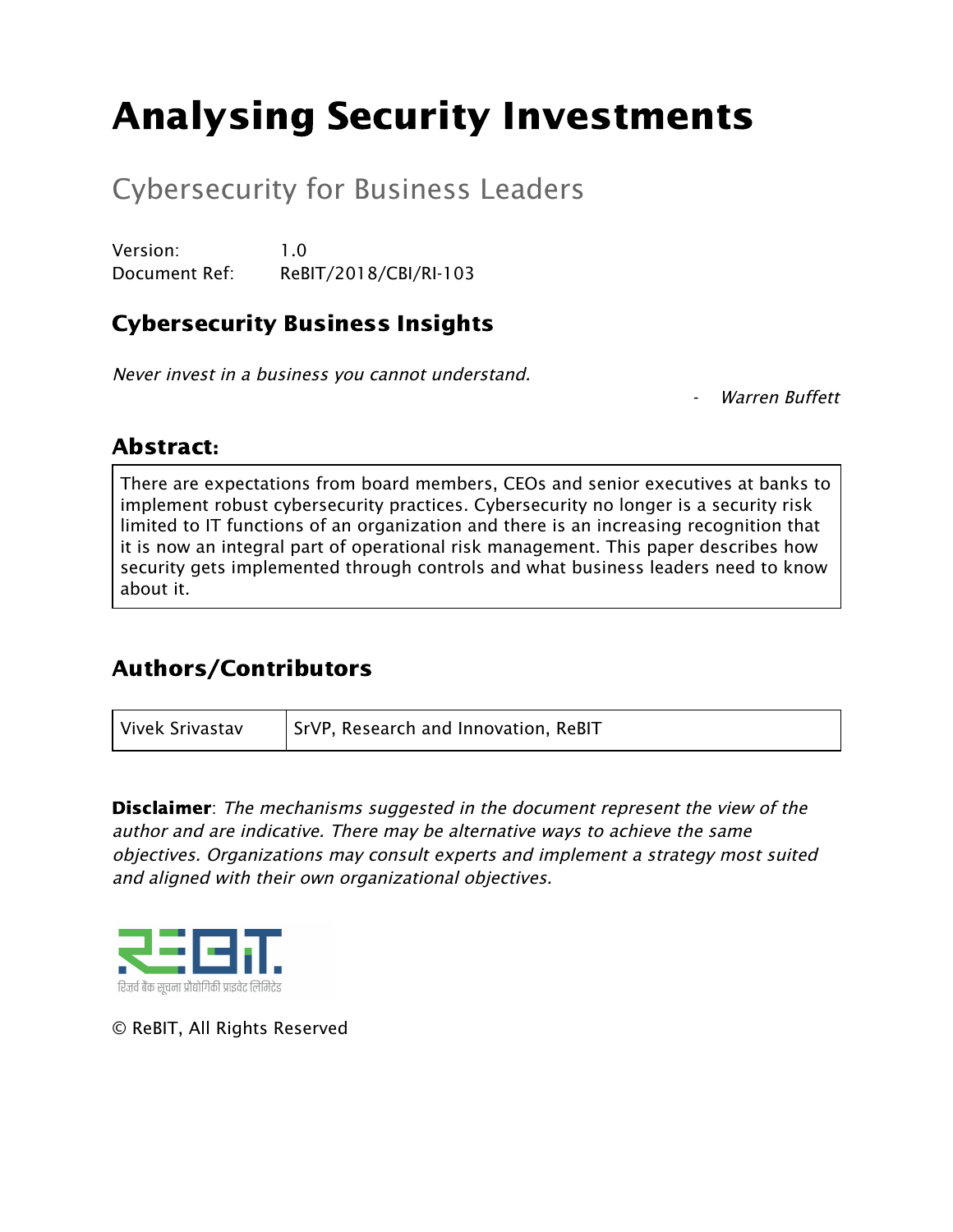## Revision History

| Version | <b>Date</b> | <b>Comments</b>      |
|---------|-------------|----------------------|
|         | 13 Oct 2018 | <b>Initial Draft</b> |

## Document Spectrum



## Acknowledgements

Contribution to the content through discussions and review was provided by Mr. Jayaraman Pazhamalai, SVP System Audit at ReBIT and Mr. Nandkumar Saravade, CEO ReBIT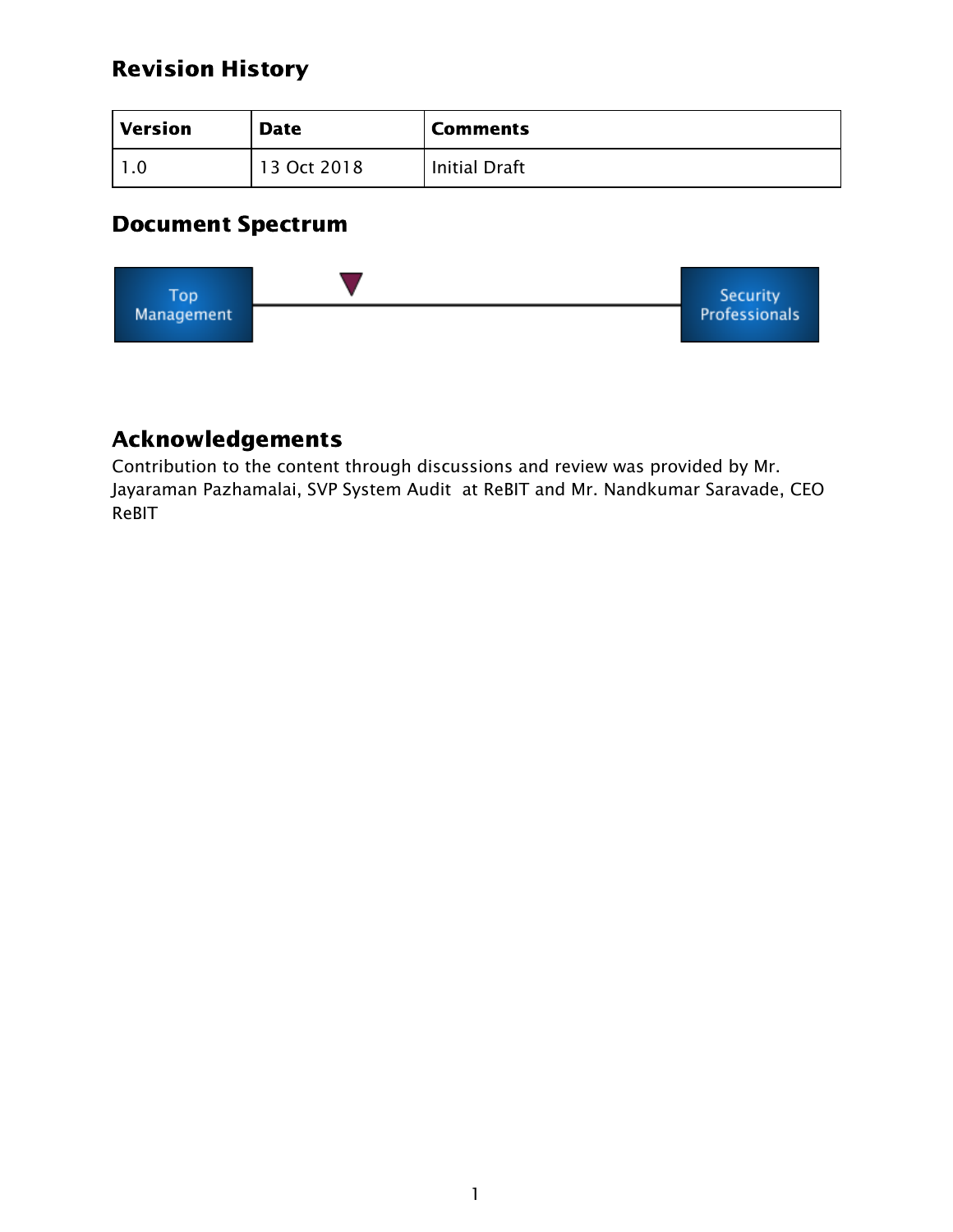## Table of Content

| 1. Overview                                | 3  |
|--------------------------------------------|----|
| 2. CIA Triad                               | 4  |
| 3. Layered Approach to Security            | 5  |
| 3.1. The People, Process and Technology    | 5  |
| 3.2. Transmission of Control Effectiveness | 6  |
| 3.2.1. Product Security                    | 7  |
| 3.2.2. Configuration                       | 8  |
| 3.2.3. Controls                            | 8  |
| 3.2.4. Monitoring                          | 10 |
| 3.2.5. Audit                               | 11 |
| 3.2.6. Regulation                          | 11 |
| 4. Cyber Risk Analysis                     | 11 |
| 5. Summarv                                 | 12 |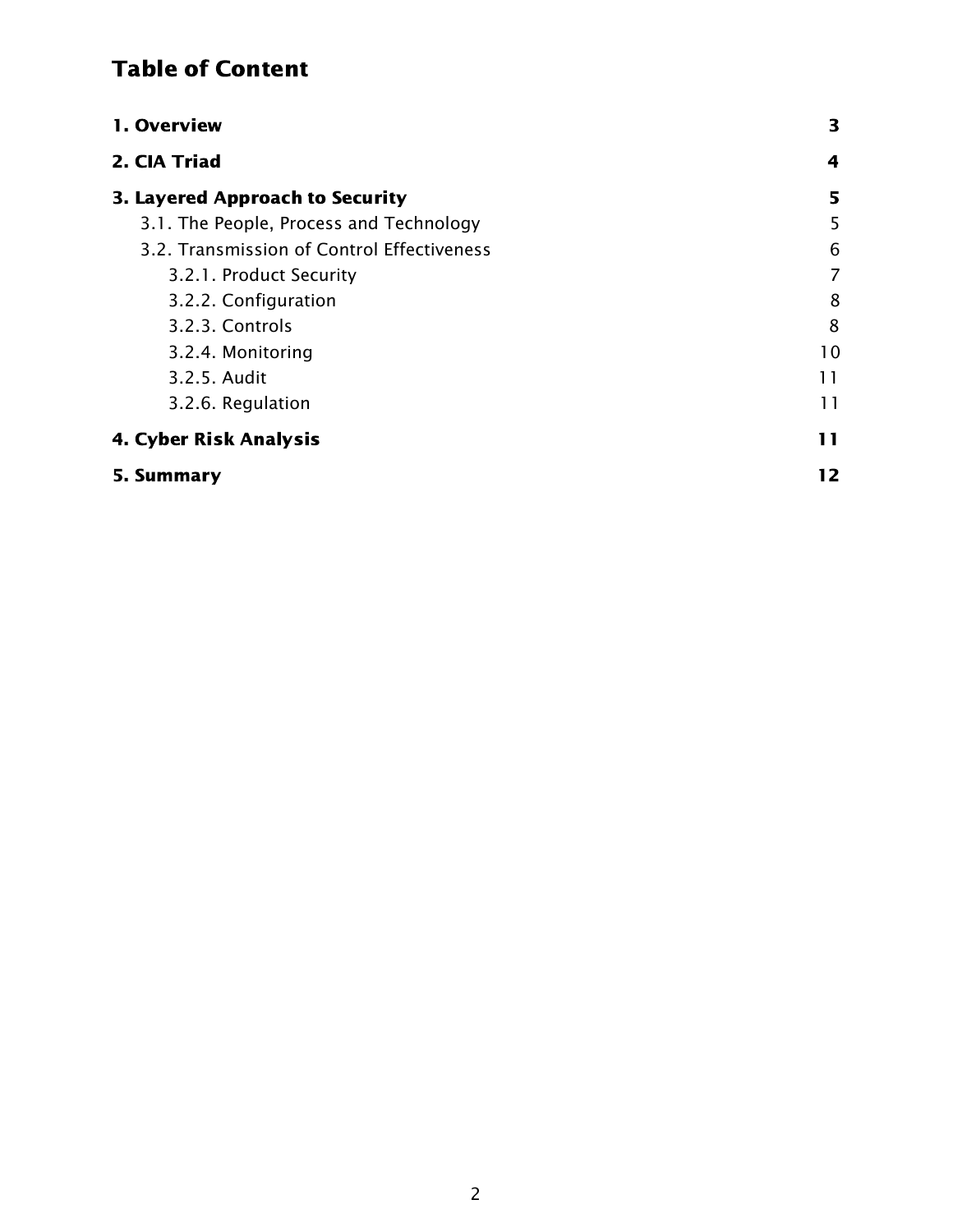# <span id="page-3-0"></span>1. Overview

A framework and a concept of how to implement security is presented in this paper. In the Cybersecurity Business Insights paper on Key Baseline Security<sup>1</sup> we have suggested some controls that are essential for organizations to implement. Qualitative reasons for why the suggested key baseline controls are essential were only briefly presented.

When considering investment in security, a potential conflict arises between cost centers and profit centers. Security controls and investment are a cost center. In contrast, business goal is to generate revenue and is a profit center. Costs generated by the IT and security department eat up profits generated by the business side. Additionally, many of the security controls introduce friction and reduce usability of systems in the interest of security. Consequently, the business side sometimes views the IT department as spending money, reducing profits, and making it more difficult for the business to generate profits. Nevertheless security is important and a necessary investment as cost of failures are high.

Security is about risk management. There must be some basis for prioritizing investment in cybersecurity controls. When it comes to cybersecurity there are plethora of controls available and a large number of security products. How do we know what products we should invest in? The organization's budget is limited and business drivers and risk appetite should drive and dictate investment in security. Given this, mature organizations must use a methodical risk analysis framework and cost-benefit models to make investment decisions in cybersecurity products and control implementation. While risk management can provide security investment decisions, better security posture, implementation of security controls and maturity in adoption of best practices, it can also provide trust and confidence to partners and positively impact business profits. There are some general principles that should be considered for strengthening cyber security in an organization:

- Security by design: The cost of security incident increases progressively in the development phases<sup>2</sup>, with costs being significantly higher when security has to be applied retroactively after the product is deployed.
- Take risk-informed **decision** investing in security controls: The investment in security should be a business decision based on risk analysis, the organization's appetite for taking risks and accepting them. The cost of control must not exceed cost of asset.
- Implement baseline security first: some controls are essential to implement because several other controls depend upon these baseline controls to be available. In these cases, these baseline controls are necessary to implement.
- Investment in control should consider operational cost for effective **implementation**: Many controls require effective implementation which

ReBIT, Key Baseline Security, Oct 2018, Cybersecurity Business Insights

What Does It Cost You To Fix A Defect? And Why Should You Care?, Oct 2000, [https://www.jrothman.com/articles/2000/10/what-does-it-cost-you-to-fix-a-defect-and-why](https://www.jrothman.com/articles/2000/10/what-does-it-cost-you-to-fix-a-defect-and-why-should-you-care/)[should-you-care/](https://www.jrothman.com/articles/2000/10/what-does-it-cost-you-to-fix-a-defect-and-why-should-you-care/)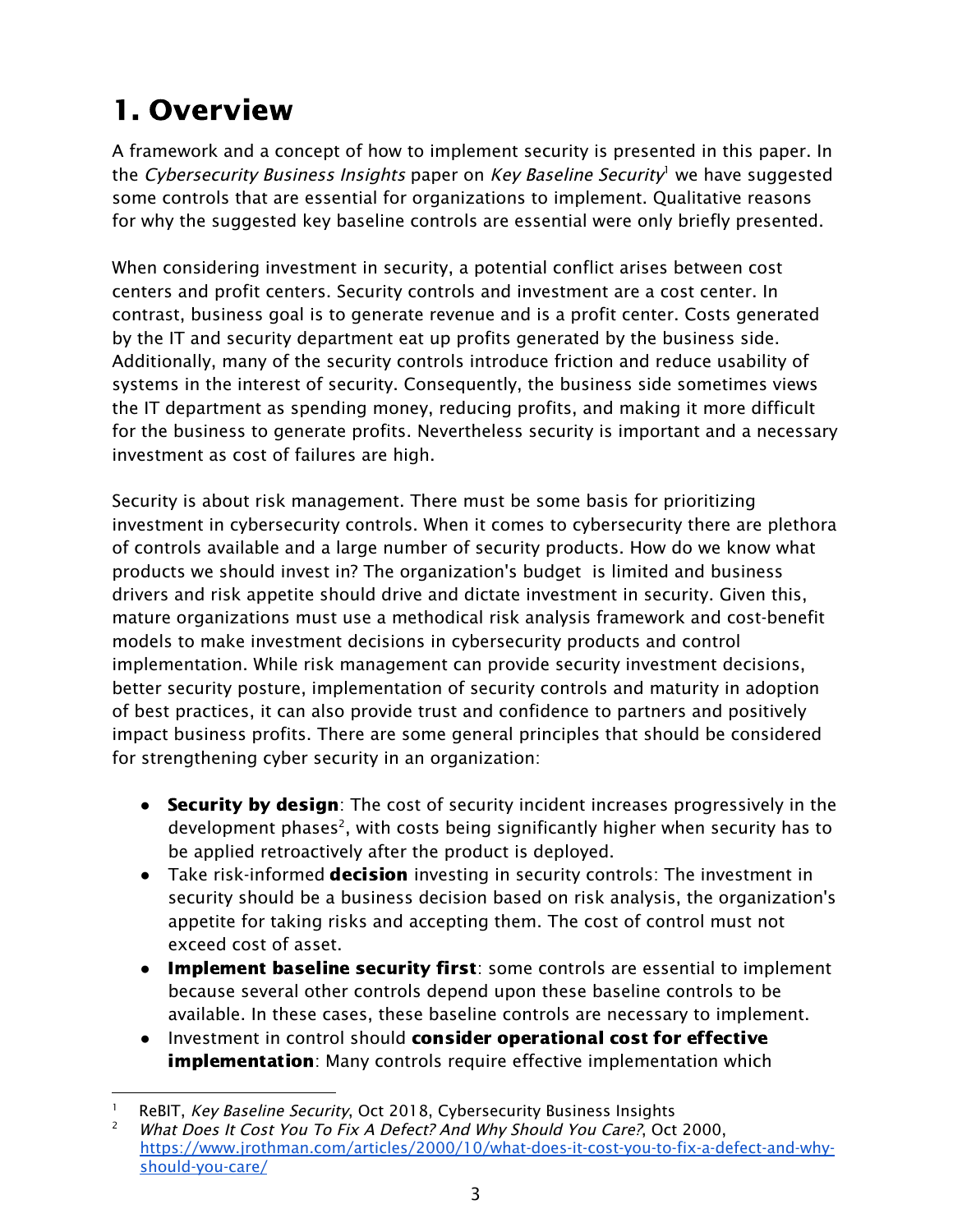requires resource investment, if these costs are not factored and the resources not effectively deployed then the benefits are lost.

• Commitment from the top: The security creates friction and might affect usability, it requires additional investment and could delay product deployment. To overcome such challenges and address these concerns, a culture of security and commitment requires top management support.

A brief outline of the risk analysis framework and corresponding concepts are presented in this paper. We will separately deal with these topics in more detail in a separate paper on "Cybersecurity Tools for Business Leaders."

# <span id="page-4-0"></span>2. CIA Triad

The primary goal and objective of cyber security management is to provide confidentiality, integrity and availability (also known as CIA triad). The implementation of security controls is evaluated on how well they address these three core information security elements. A security solution should adequately address each of these elements. The vulnerabilities and threats are also measured in terms of how they impact these three core elements. Consequently, these three principles are considered the most important elements within the realm of security implementation.

| Confidentiality | The measure used to ensure the protection of secrecy of data,<br>objects or resources. The goal of confidentiality is to prevent or<br>minimize unauthorized access to data. If a threat exists against<br>confidentiality, unauthorized disclosures may take place. The data<br>needs to be protected in storage, during processing and in transit.<br>A breach of confidentiality is not necessarily limited to directed<br>attacks, but it can happen because of human error, oversight,<br>ineptitude, poor software design or software bugs. |
|-----------------|---------------------------------------------------------------------------------------------------------------------------------------------------------------------------------------------------------------------------------------------------------------------------------------------------------------------------------------------------------------------------------------------------------------------------------------------------------------------------------------------------------------------------------------------------|
| Integrity       | Integrity relates to protecting the reliability and correctness of<br>data. For integrity the objects must retain their veracity and<br>modification should only be allowed through authorized means.<br>Alterations should not happen while the object is in transit,<br>storage or in the process.<br>Integrity violations can happen because of intentional<br>manipulation, human error, oversight, ineptitude of errors in<br>commands, codes or scripts. The malwares and viruses try to<br>violate the integrity of the system.            |
| Availability    | Availability means that authorized users are granted timely and<br>uninterrupted access to objects. The objective is to ensure<br>authorized access at an acceptable level of performance, ability to<br>quickly handle interruptions, maintaining redundancy in the<br>system, maintaining system backups, having a disaster recovery<br>(DR) and business continuity plan (BCP).                                                                                                                                                                |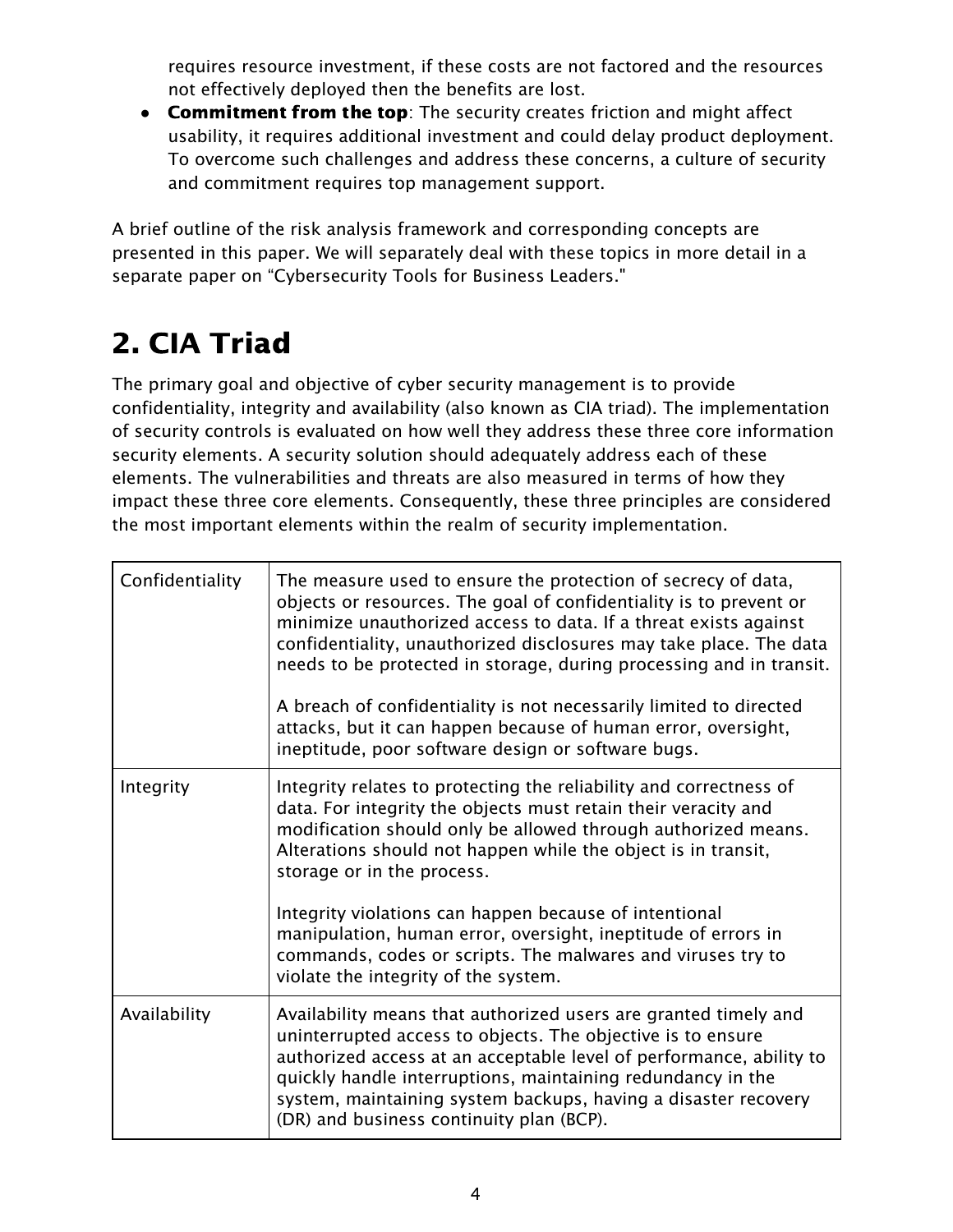# <span id="page-5-0"></span>3. Layered Approach to Security

The organizational assets need to be protected and the security controls we put in place need to ensure that confidentiality, integrity and availability are maintained in accordance with organizational policy and tolerance levels. Because of these different dimensions of security elements, often multiple controls are required to protect organizational assets. Implementing multiple controls helps reduce cyber risks. This concept of implementing multiple security controls to secure organizational assets is known as "layered *approach to security*" or "*defense in depth*". The goal of implementing multiple security controls is to ensure that the "residual risks" are within the tolerance level for the organization.

We will look at how to quantify residual risk through risk analysis exercises but first let's look at some additional concepts about types of controls and where they are implemented.

## <span id="page-5-1"></span>3.1. The People, Process and Technology

Security are always implemented through controls. All controls have people, processes or technology aspects in them. When a security technology is implemented, then there are certain processes to follow for utilizing the technology effectively and people should have an understanding of how to use the technology. Consequently, in cybersecurity, the community always talks about this people-process-technology triad. This triad and their relationship is shown in the diagram below:



Fig-1: The People, Process and Technology Triad

One of the things to realize from this diagram is why customer awareness is such an integral part of cybersecurity and why right governance and process are important to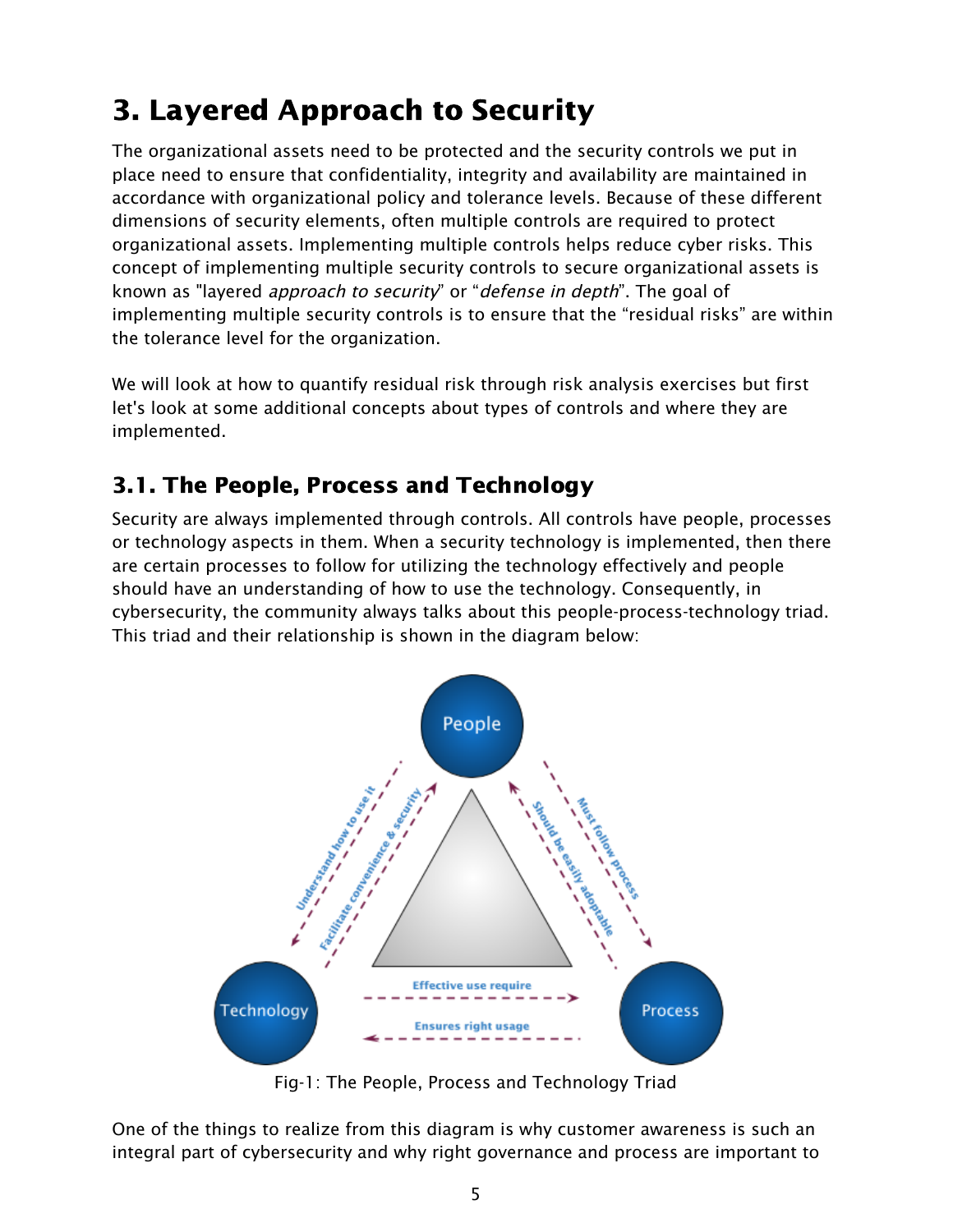follow. Security is not just about technology. This relationship also governs investment required in technology. For example, if an organization has very mature security awareness in its employee who follow defined process and can distinguish good and bad behavior, then the organization might decide to spend less on the technology and rely on mature behavior of its employees.

Another, aspect to realize is that, in some cases, technology solutions might not be available or may be prohibitively expensive. For example, if data is shared with a third party, how that data is used is outside the scope of any enforceable technology solution. Then, in such cases, an organization has to rely on contractual agreement and perhaps audit to ensure that contractual agreement is being followed. This kind of limitation and a need to rationalize how security controls work gives rise to the notion of "transmission of control effectiveness".

## <span id="page-6-0"></span>3.2. Transmission of Control Effectiveness

Automation zone **Product Security** Configuration Monitoring Regulation Contro Audi

The security could be implemented at various different levels.

Harder to scale and enforce

At one end of the spectrum is the technology used to implement the business solution, which is where the security risks should be mitigated and on the other end is the regulation which sets the expectations for safe operation of the IT infrastructure by the banks. We would expect that a system built with strong security focus, configured appropriately and operating with the right network controls would have high cyber resiliency. Despite this we find that there are large numbers of cyber incidents and security breaches.

#### Why are we not able to get this right?

One of the reasons is that there is a lack of understanding of how to invest in security and consequently a commitment to strengthening the controls in the technology. While there has been a lot of focus on security and the second tier (see the "Three Line of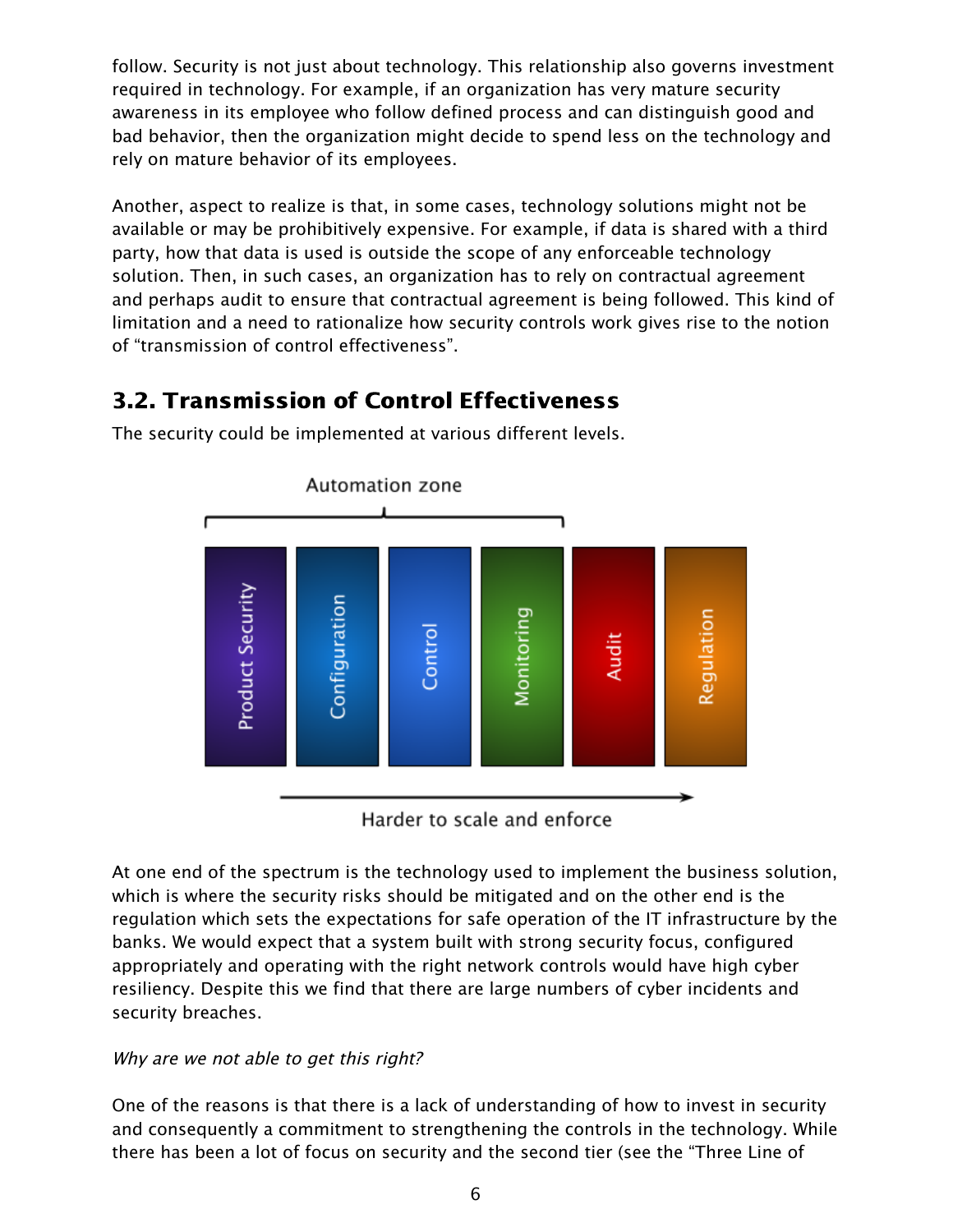Defense" Cybersecurity Business Insight paper), security in design, accountability and ownership about security is something that is at the core of the problem. An organization, when it adopts a culture of security becomes more resilient to cyber crimes. Developing a culture of security transcends through stages of training, awareness, mindfulness and security first culture. While the human element is perhaps the most important aspect of security the controls implementation happens at multiple tiers which are discussed in the following sections.

### <span id="page-7-0"></span>3.2.1. Product Security

Secure by design is an important principle to focus when an organization is looking at solving a business problem using technology. If a security problem can be solved within the technology tier, it should be solved there. The Secure Software Development Life Cycle (S-SDLC) process is focused on mitigating security risks at the software level. If these risks are mitigated within the software, then security risk in the subsequent layers will pose lower risks. If there is a need for data security and confidentiality, then the technology can provide solution in form of encryption of data at rest and in motion, concepts such as electronic consent may be utilized to enhance security and enforceability through the use of technology.

Software solutions are usually not designed with security in mind. Until recently, there was no focus on integrating "security" into the software development life cycle. Over the last several years, the secure software development life cycle-SDLC) process has gained momentum and larger organizations have started to incorporate S-SDLC into their product design. Adding "security" in the software development lifecycle increases cost and time, but it is worth it. Many larger organizations set up PSIRT (Product Security Incident Response Team) to track vulnerabilities in their products and notify their customers about patches and fixes as they are discovered. When purchasing software products from a vendor, the organizations must ensure that the vendor has a PSIRT team and mechanisms to report vulnerability and takes accountability for the software vulnerability for the life of the product. When developing software or getting it developed from a vendor, the security requirements must be baked right from the start of product development. The S-SDLC process provides a good framework for this.

In an industry largely driven by outsourcing and custom products, where the cost of development is an important element, the timed delivery pressures are there, the invisible hands of vulnerabilities and software weaknesses are stronger and creeps into the product over period of time. Any software once deployed takes a life of its own and requires continuous enhancements and security review, patching and upgrades. These days, the softwares are incredibly complex pieces and often built using large number of reusable components. Vulnerabilities might be discovered in any of these dependencies or it may be found on the application servers or the operating system on which the software is deployed. Any of these vulnerabilities may be exploited. For e.g., in case of Equifax data breach, the vulnerability in the "struts library" was exploited<sup>3</sup>. Majority of the web application developed in Java programming language uses "struts".

<sup>&</sup>lt;sup>3</sup> Equifax, Apache Struts, and CVE-2017-5638 vulnerability, 15 Sept 2017 [https://www.synopsys.com/blogs/software-security/equifax-apache-struts-cve-2017-5638-v](https://www.synopsys.com/blogs/software-security/equifax-apache-struts-cve-2017-5638-vulnerability/) [ulnerability/](https://www.synopsys.com/blogs/software-security/equifax-apache-struts-cve-2017-5638-vulnerability/)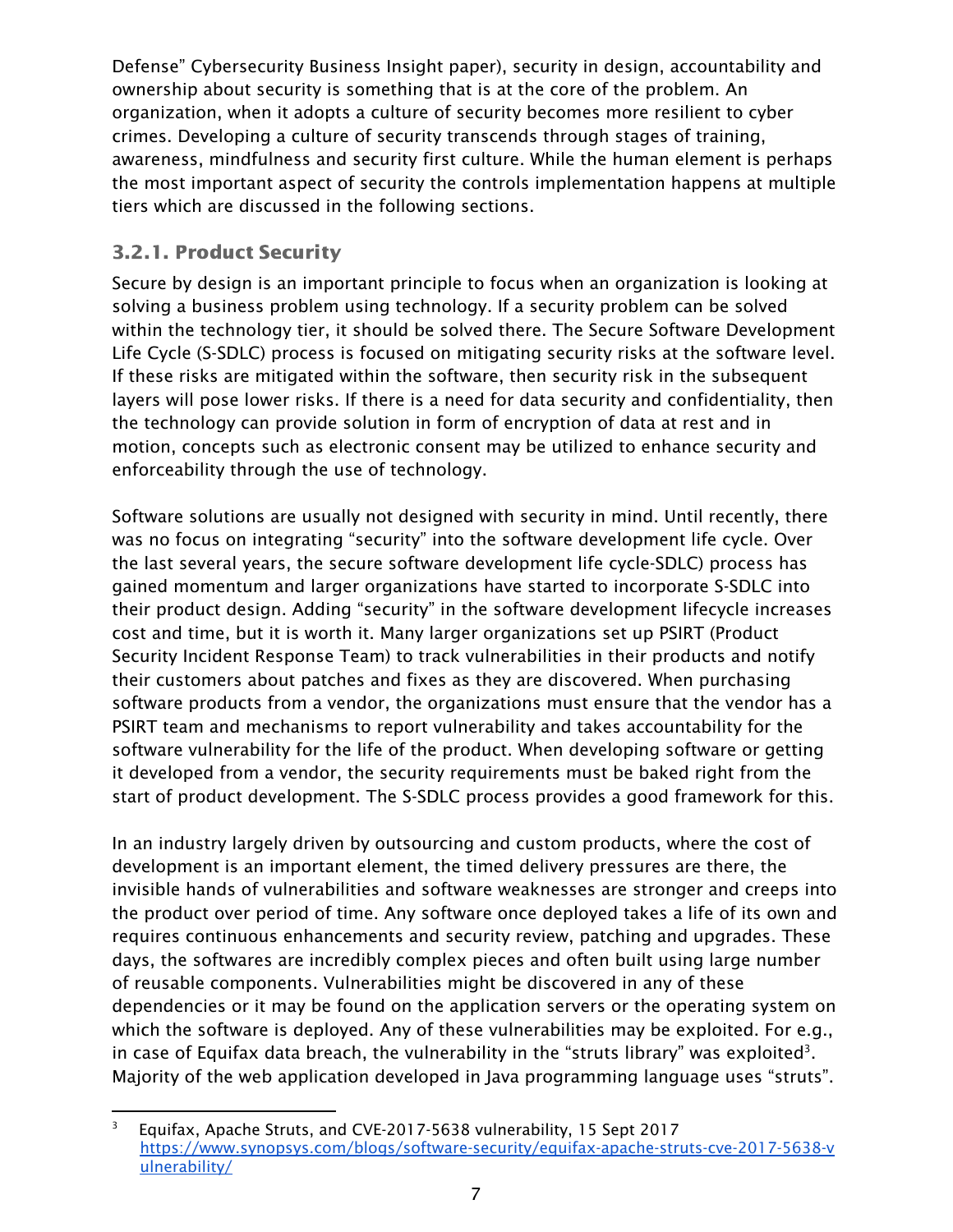This complexity is not well understood by the organizations and business owners and we generally look at the software delivery as a fixed timeline project, consequently as the vulnerability gets discovered in the software and fissures appear in the security of the applications we become increasingly vulnerable to exploits.

The security is not a problem of the CISO or the second line of defence<sup>4</sup>, it is the problem of the business owner and this recognition is what would help us ensure that we have secure products and right controls to be cyber resilient. Consequently, the business owner must ensure that security requirements are captured into the product design and selection.

### <span id="page-8-0"></span>3.2.2. Configuration

The second tier is the configuration tier. Any software solution or a product security solution needs to be configured appropriately for a safe operation. In the Nirav Modi case, the misuse of SWIFT to send unstructured MTx99 SWIFT messages is a problem of inappropriate configuration. The SWIFT systems could have been configured to allow operators to use only specific message types. A software or a technology solution is designed with flexibility in mind so manageability, features availability, customizations are possible. This configurability also adds to complexity and consequently there is a need to harden the technology solutions through proper configuration.

- Ensure that proper access control and authorization is implemented
- Ensure that the system is configured so it can only be used for the intended purpose
- Implement change control mechanism so all configuration changes are tracked

Appropriate configuration would require domain knowledge and application expertise and would have to be maintained and managed.

### <span id="page-8-1"></span>3.2.3. Controls

Third tier important for security implementation is the "Control" tier. Many security and frauds measures require instituting processes that focuses on human element to ensure safe operating environment. Any technology solution requires understanding of configuring and utilizing a solution effectively. This comes from user training, cybersecurity awareness and a culture of security. Sometimes, the security is not just a technology problem, for e.g. a proper segregation of duties, maker-checker mechanisms is essential to create a safe functional business environment that provides high assurance. Sometimes a technology or a business process might not be able to provide the desired security assurance, in such cases compensating controls would be required. For example, many ATM continue to use Windows XP, given that Microsoft has stopped supporting the operating system, the organizations using ATMs must implement and focus on several compensating controls such as applications whitelisting, limit connectivity to only authorized network resources and enabling firewalls.

<sup>4</sup> ReBIT, Three Line of Defense, Oct 2018, Cybersecurity Business Insights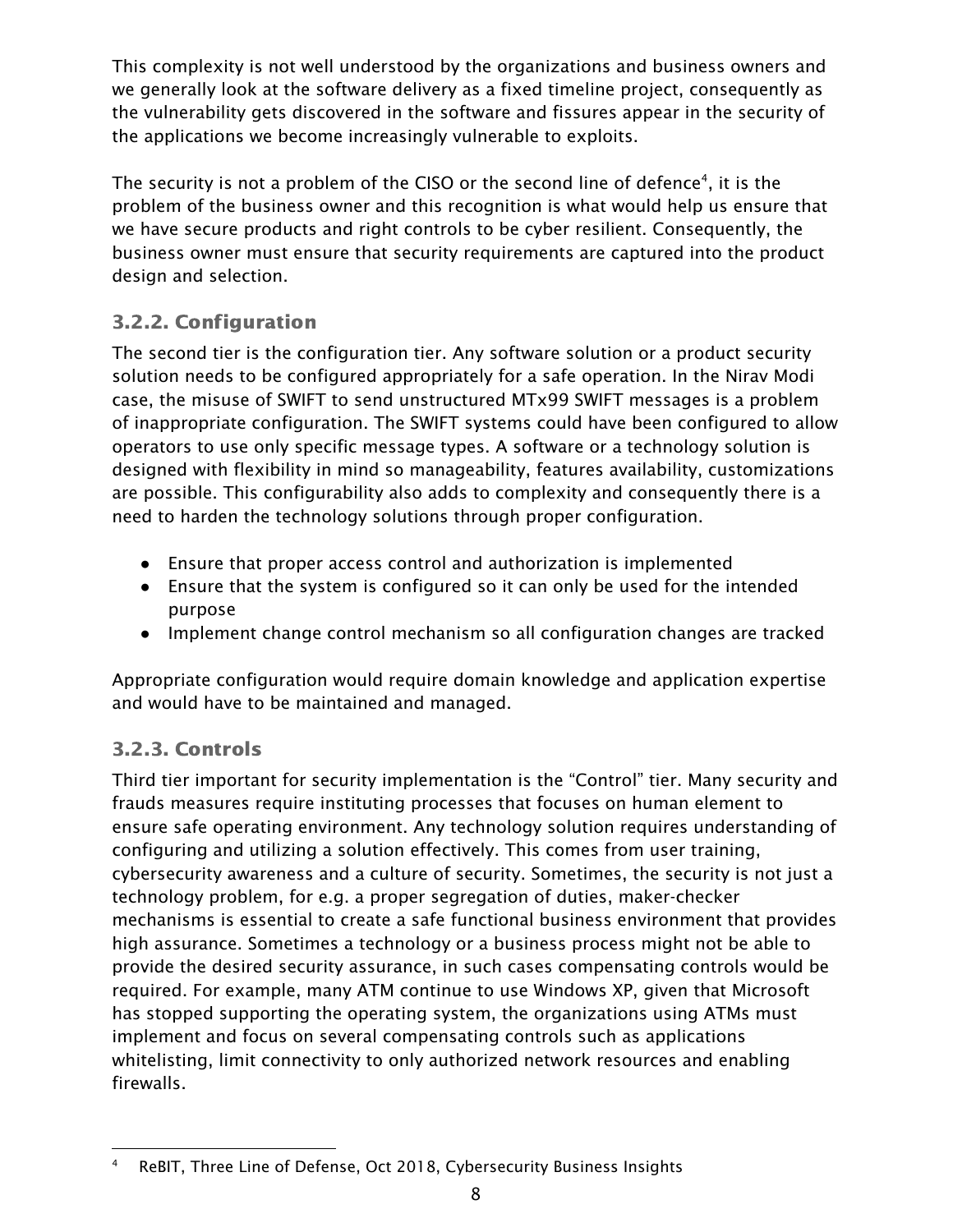

Consequently, the control measures are important part of the cybersecurity triad in ensuring a robust cyber resilient environment within an organization. What can't be solved in technology and configuration has to be addressed through "control".



<sup>5</sup> Financial sector takes up to 176 days to patch security flaws, 2 June 2015, [https://www.zdnet.com/article/financial-sector-takes-176-days-on-average-to-patch-security](https://www.zdnet.com/article/financial-sector-takes-176-days-on-average-to-patch-security-vulnerabilities/)[vulnerabilities/](https://www.zdnet.com/article/financial-sector-takes-176-days-on-average-to-patch-security-vulnerabilities/)

<sup>6</sup> EdgeScan, Vulnerability Statistics Report, 2018, <https://www.edgescan.com/wp-content/uploads/2018/05/edgescan-stats-report-2018.pdf>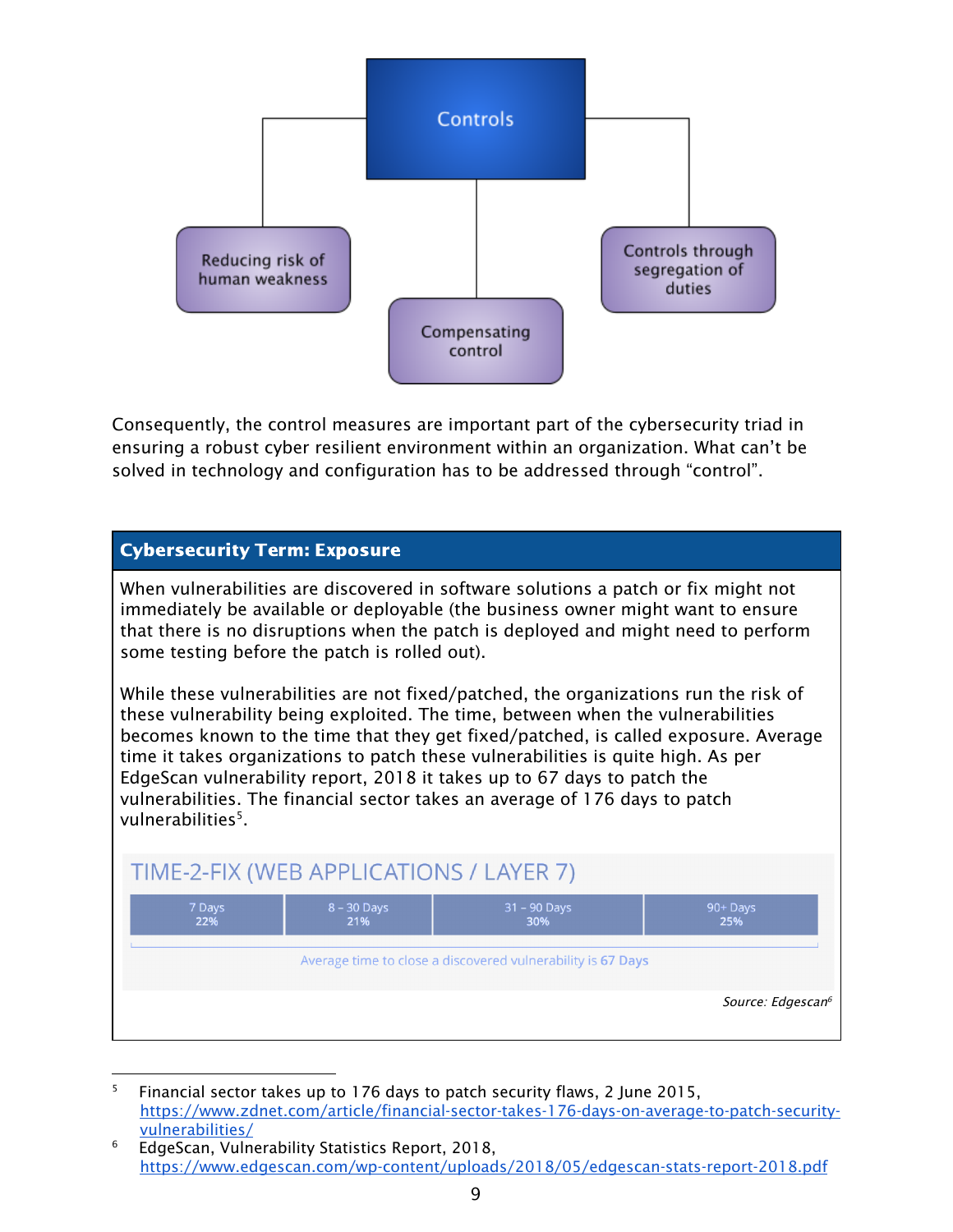A robust security team in organization must focus on reducing this exposure time through a proper patch management process.

During the time that the software solution has an exposure, security team might need to put compensating controls to ensure operations without compromising the security.

There are mainly three types of controls:

- Physical Controls (such as walls, doors)
- Administrative Controls (such as policies, different type of checklists, company procedures/processes)
- Technical Controls (such as firewalls, anti-virus, IP whitelisting)

Each of these categories has six different approaches that could be considered:

| <b>Deterrent</b>                                     | Preventive                                            | Corrective                                                          | <b>Recovery</b>                                                           | <b>Detective</b>                                          | Compensating                                                     |
|------------------------------------------------------|-------------------------------------------------------|---------------------------------------------------------------------|---------------------------------------------------------------------------|-----------------------------------------------------------|------------------------------------------------------------------|
| Intended to<br>discourage a<br>potential<br>attacker | Intended to<br>avoid an<br>incident from<br>happening | Fixes components<br>or systems after an<br>incident has<br>happened | Intended to<br>bring the<br>environment<br>back to<br>normal<br>operation | Helps identify<br>an incident<br>activity and<br>intruder | Control that<br>provides an<br>alternative measure<br>of control |

Controls should be designed to balance all the areas namely preventive/detective & corrective. Controls that mitigates significant risk exposure (combination of threats and vulnerabilities) may benefit from automation.

### <span id="page-10-0"></span>3.2.4. Monitoring

In an imperfect world with human weakness, complex dependencies and cyber crime, a continuous process of monitoring the security status of the organization is required. On one hand, it is important to fix the vulnerabilities as they become known and gets exploited, on the other it may be strategic decision an organization may take to themselves deploy resources to discover vulnerability. The fourth tier "Monitoring" is an important mechanism that needs to be instituted in the second line of defense to plug vulnerability issues that gets discovered in products and their dependencies over period of time. There are multiple strategies for monitoring that the security teams must consider:

- Security gates at the production: Organizations must institute a process to perform vulnerability assessment and penetration testing (VAPT) of a solution before they are rolled out to production. This will ensure that risks are understood and right compensating controls are implemented to guard against any identified vulnerability.
- **●** Continuous vulnerability assessments and scans: Once the solution has been deployed, there should be continuous monitoring and checks against vulnerability databases, vulnerabilities and patches shared by the vendors and a robust patch management process must be setup.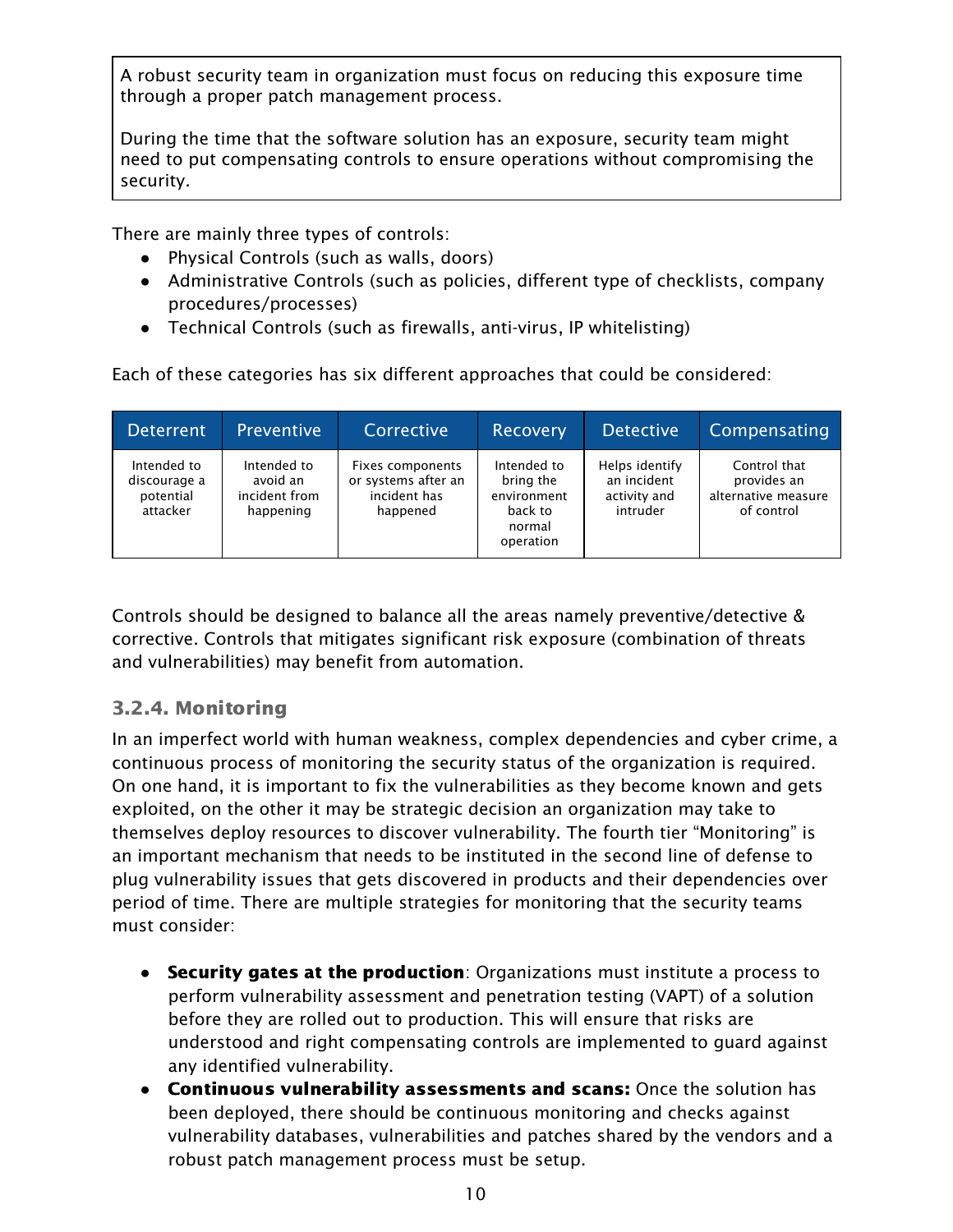- Advanced monitoring techniques such as Red-Teaming might be utilized by larger organization and use internal resources to discover vulnerabilities in the software solutions before they are discovered by cyber criminals.
- Responsible Vulnerability and Bug Bounty Programs are other mechanisms which can help organizations discover vulnerabilities through engagement of external security resources.

#### Automation

The first 4 tiers, there is scope of automation.

- In the technology tier, the S-SCLC process might benefit from CI/CD (continuous integration and continuous delivery) mechanisms
- The configuration tier can benefit from CMDB (configuration management databases) to ensure that right configurations are deployed and there is a proper change control mechanism in place.
- The control tier can benefit from workflow driven process automation
- Continuous vulnerability scans and automated patching may be implemented in the monitoring tier.

#### <span id="page-11-0"></span>3.2.5. Audit

The audit, which is the fifth tier in the security implementation layers, ensures that right configuration, governance and processes are being followed. They are the independent eyes of the board and senior management and ensures that security objectives are met with the controls that are implemented. The audit ensures that the first line of defense and the second line of defense are operating effectively. An internal IT security audit process must be instituted on a periodic bases.

#### <span id="page-11-1"></span>3.2.6. Regulation

The regulation looks at the systemic risk and need for ensuring the consumer trust in the financial stability of the economy and the mitigation of the cyber risks. It is imperative that financial institutions are operating a sound and secure systems to prevent large scale disruptions to the economic engine. While the regulation should be principle based it should not become an exercise in compliance. If organization take a compliance led approach to security implementation, the gaps in cybersecurity will not get addressed, because it is not possible to be comprehensive and describe in detail all that is needed to ensure cyber security of the sector.

# <span id="page-11-2"></span>4. Cyber Risk Analysis

There are two types of analysis that can be performed to understand the cyber risk a business is exposed to:

**• Quantitative risk analysis** is a scientific approach to quantify the business impact of cyber threats or vulnerabilities on critical and sensitive assets of the organization. The quantification depends upon the value of the assets, expected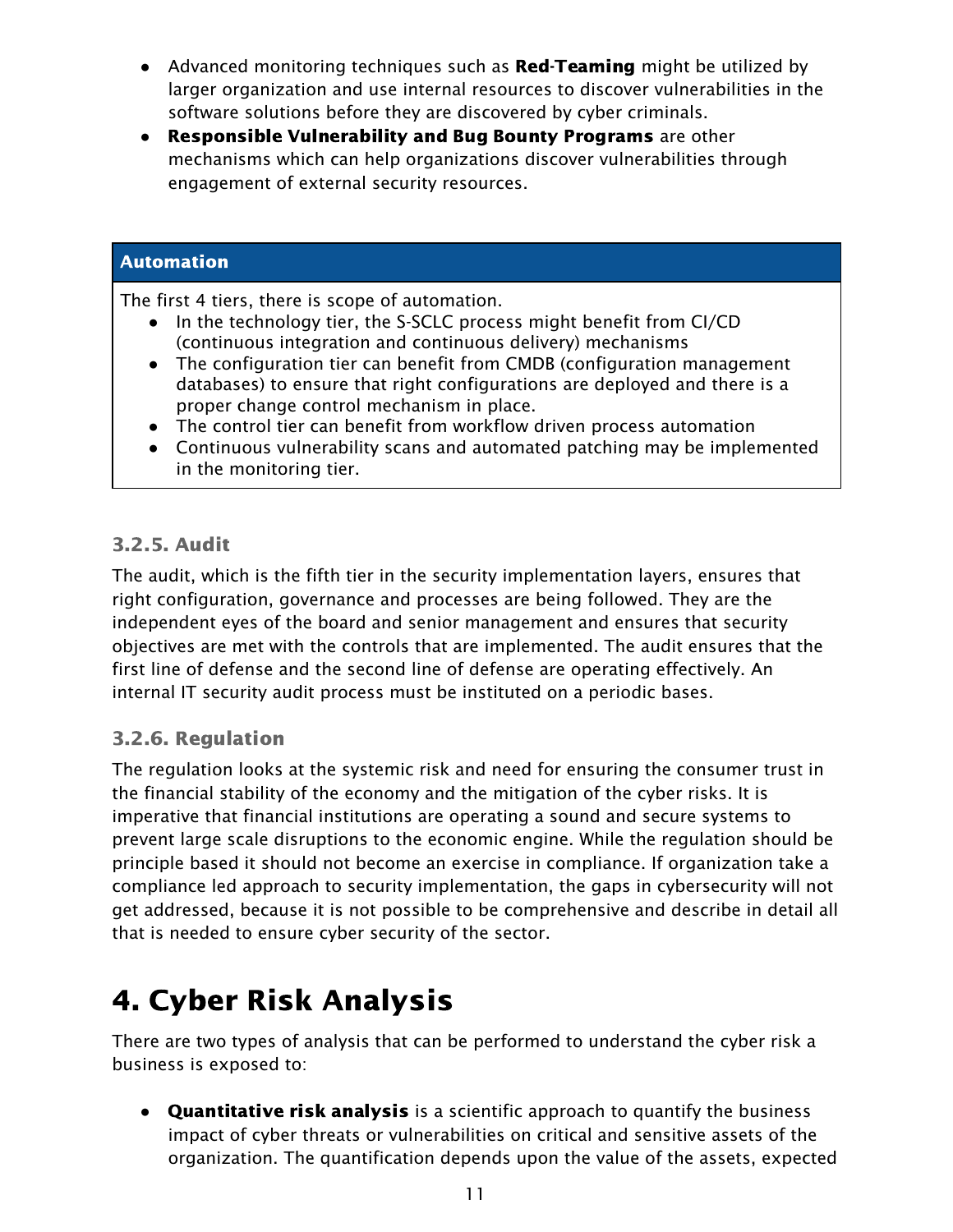loss to either the asset value or the business in case of a cyber incident and probability of such occurrence. Such loss is compared against the cost of security controls and the amount by which they reduce the expected loss. This quantification in monetary terms helps the organization do a cost vs benefit analysis and make an informed decision on security investment in specific controls.

• Qualitative risk analysis assigns subjective and intangible values to the loss of an asset. Qualitative risk analysis is based on evaluation of possible scenario that creates risk. Rather than assigning exact monetary value to possible losses, the threats are ranked on a scale to evaluate their risks, costs, and effects. T-shirt size estimates or low-medium-high classification may be used. The process of performing qualitative risk analysis involves judgment, intuition, and experience. The qualitative risk analysis may use techniques such as brainstorming, Delphi technique, storyboarding, questionnaires, interviews with domain experts etc.

A combination of quantitative and qualitative risk analysis should be used to then make informed decision to selectively invest in strengthening controls.

# <span id="page-12-0"></span>5. Summary

The primary goal of security is enshrined in the CIA triad, I.e maintaining the confidentiality, integrity and availability of organizational assets and services.

Criminal exploit weaknesses in human nature first to gain access and then the weaknesses in the software or the process to cause damage. We make an argument that it is increasingly difficult to enforce and scale security as we move from left to right on the tiers for implementing security. Even if we build high castle walls and deep moats of security products around the organizations, but lack a process to address the security vulnerability continuously we will not get security right.

Security is implemented in layers and implementing security in one tier does not necessarily mitigates risks that emanates in other tiers. Consequently the security need to be effectively implemented at various tiers. In each of these tiers, it is important to consider the people-process-technology triad of cybersecurity.

The investment in security should be based on informed decision making. This comes from a combination of qualitative and quantitative risk analysis and prioritization based on them.

This article has provided some context on how to look at implementing security within an organization. We briefly have touched upon the cyber security risk analysis and it could be used to make scientific and informed decisions about security investment. In a subsequent paper on "Cybersecurity tools for the Business Leaders", we will discuss the tools available for the board and senior management for cybersecurity analysis and assessment.